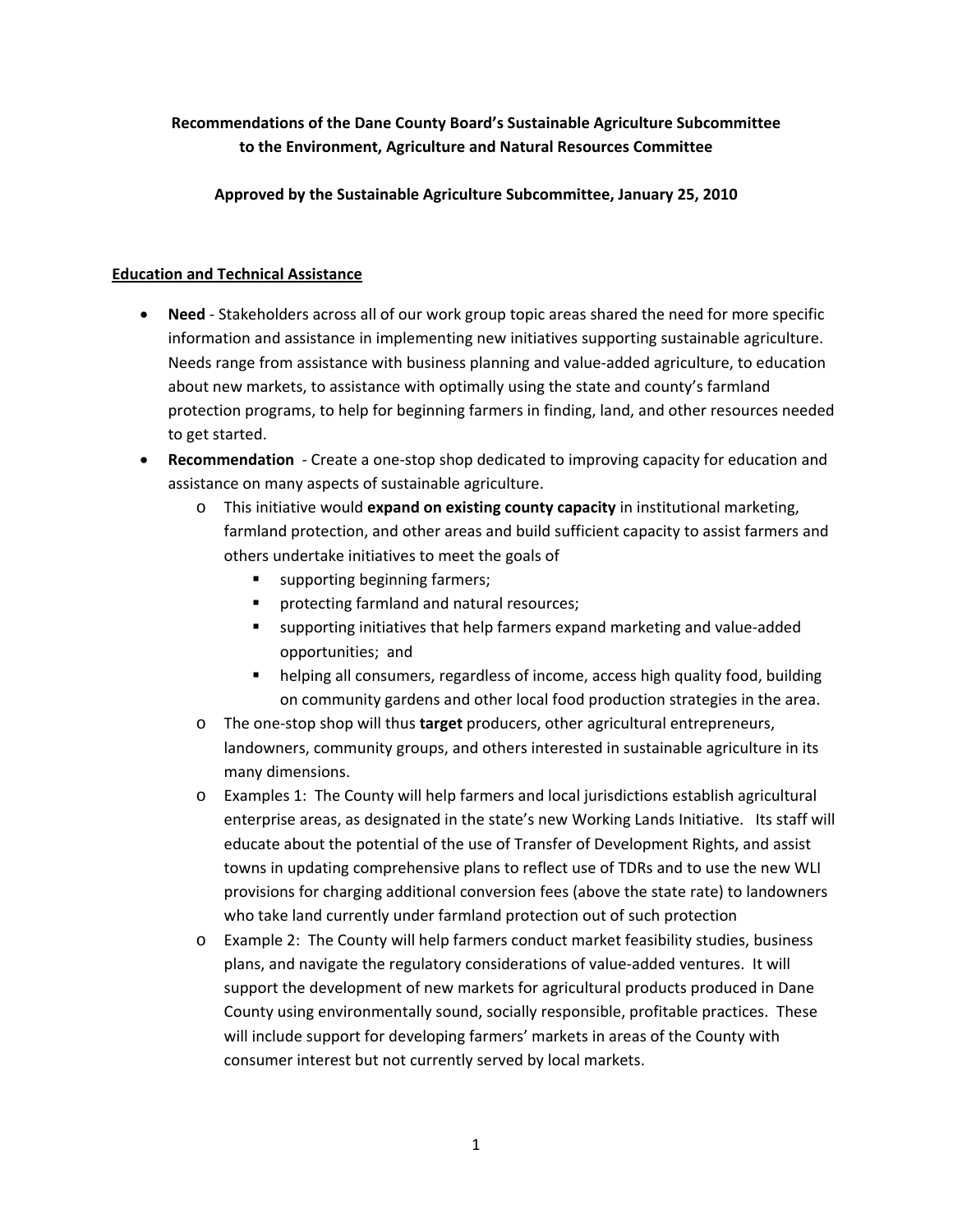- o Example 3: The County will help beginning farmers and agricultural entrepreneurs find mentors, private landowners from whom they can lease land, and information needed for their startup operations.
- **Staff: Increased staffing** (FTEs, etc.) will be needed over time for expanded Extension agricultural support, potentially 3 to 4 new FTEs over a 3‐4 year period, even if in next year's budget, the program can only afford 1‐2 new FTEs.
- **Internet** ‐ A specific form of the County's increased capacity on sustainable agriculture issues pertains to better access to and use of the Internet to help communicate information and offer technical assistance to stakeholders.
	- o The County will seek federal and state dollars to support **increased community access to broadband Internet services**.
	- o County staff will create **a web‐based interface** for educating about all aspects of sustainable agriculture. For example, such a portal would contain all necessary information to facilitate agricultural land preservation, economic viability, best management practices implementation, and intergenerational transfer throughout the region.

## **Cultivating A New Agricultural Workforce**

• **Need** - Because nationally and in Wisconsin, the average age of farmers is getting dramatically older than it has ever been, it is important to cultivate new farmers. Impediments to entering farming include difficulties in accessing land, operating capital, equipment and reliable information.

We also recognize that across the nation, many models have shown how farming can help people who have struggled with social or legal problems to stabilize their lives and contribute to their communities. Therefore, we support establishing farming and gardening programs targeting this population.

- **Recommendations:**
	- o Establish an **agricultural incubation and demonstration farm** in County
	- o Target a portion of the County's existing **Revolving Loan Fund** to beginning farmers
	- o Encourage **private landowners** to lease property to beginning farmers
	- o Help beginning farmers gain better access to **needed equipment**
	- o Establish an urban agriculture/horticulture program for the **Dane County Jail and Huber Center.** This could be modeled after similar programs in other states and after the horticulture program at Oakhill Correctional Institution in Oregon, WI, which uses agriculture/horticulture training as both therapy and career development strategies. The County should include the Food Council and Dane County Extension Office in the planning process.
	- o Clearly define "urban agriculture" and "community food security" and include the Dane County Food Council in the process of doing so.